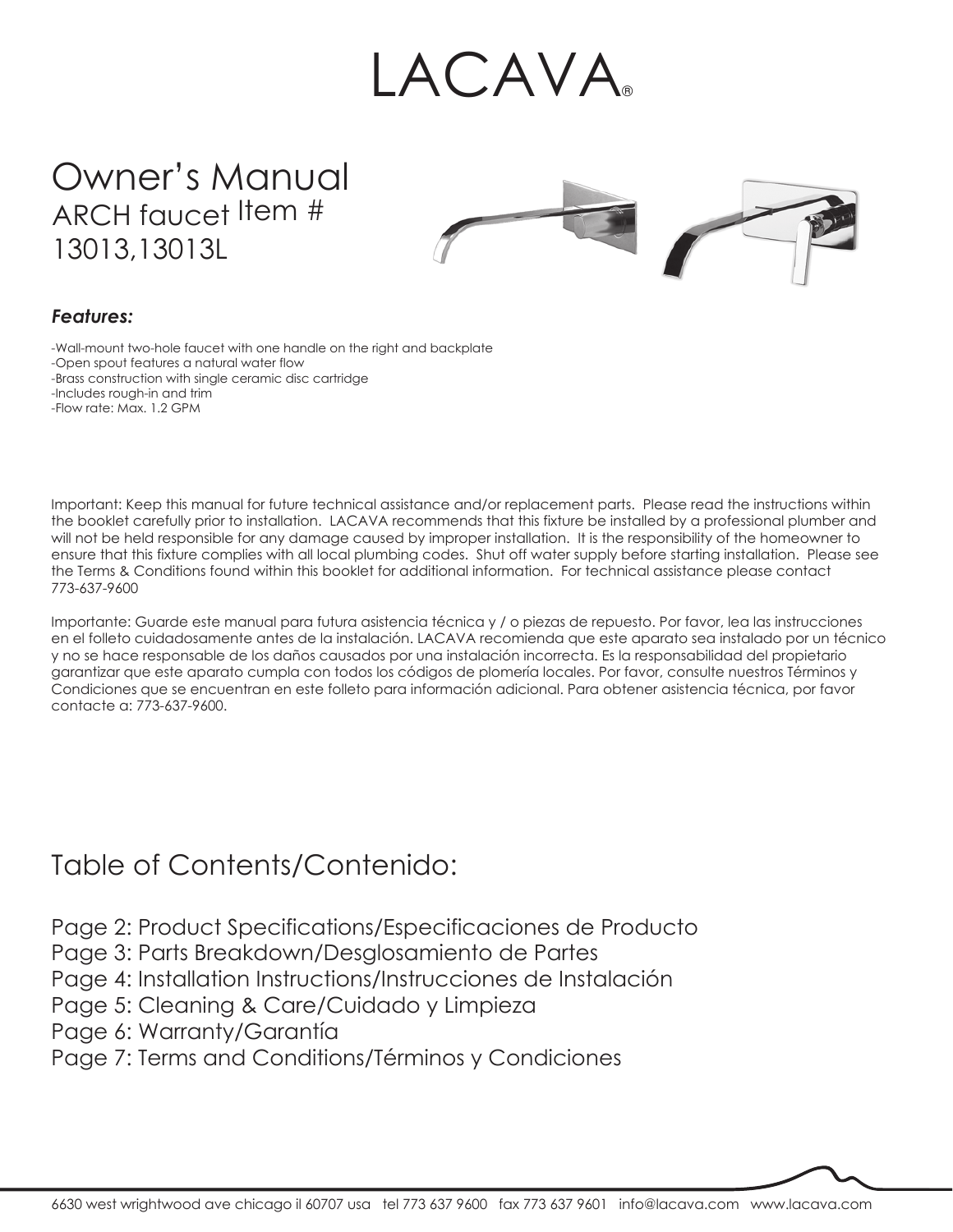### Product Specifications/Especificaciones de Producto



Note:

Drawings provided herein are meant to give the user an idea of the product and are not made to scale. The sizes in inches are rounded up to the nearest 1/16.

Nota:

Los planos proporcionados en este documento tienen el propósito de dar al usuario una idea del producto y no están hechos a escala. Los tamaños de pulgadas se redondean al más cercano 1 / 16.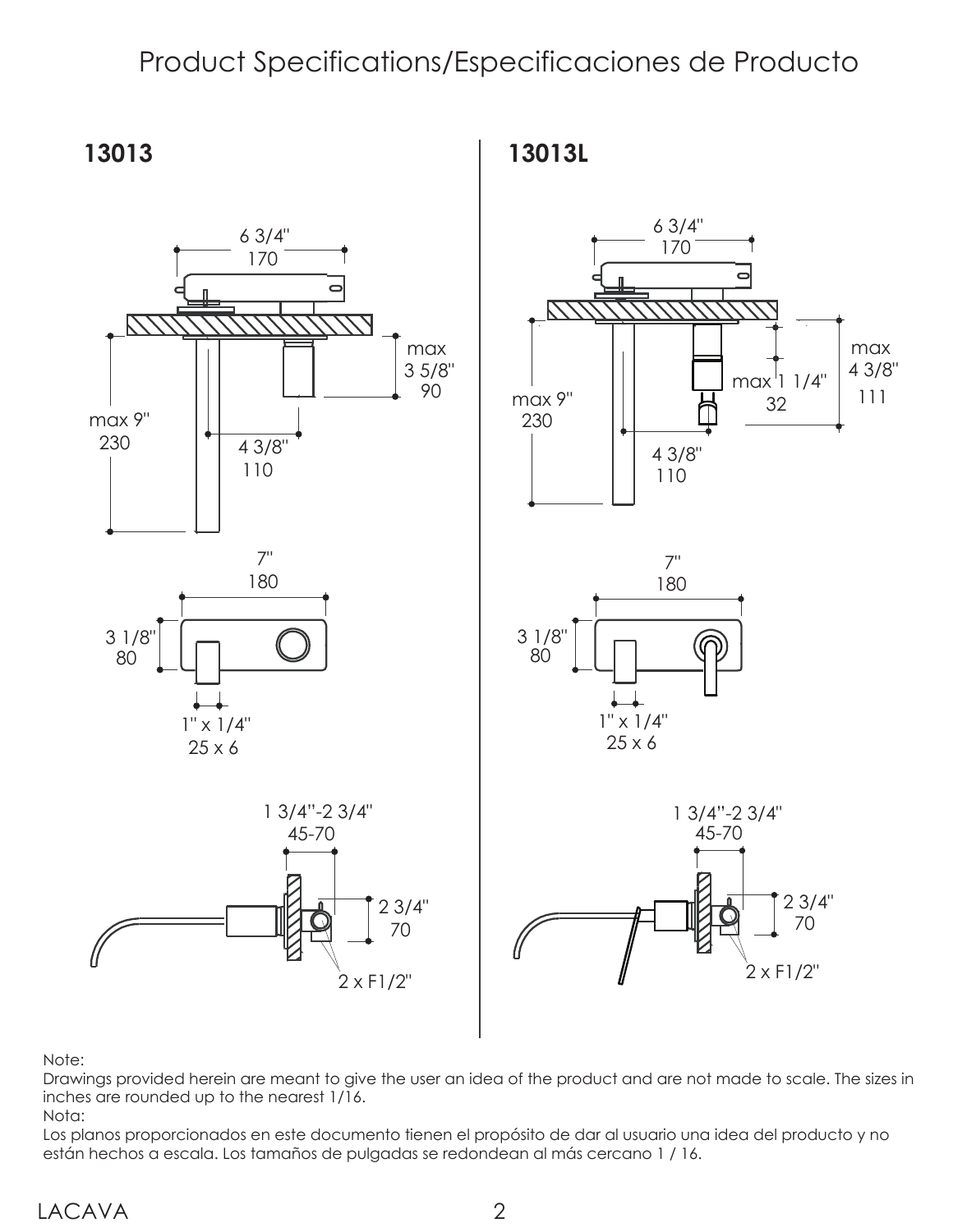### Parts Breakdown/Desglosamiento de Partes



20

#### *Parts:*

R13012 - Replacement ceramic disc cartridge 13012-13-EX - 1" Extension kit

Note:

Please reference this sheet and the corresponding part number when requesting parts. Nota:

Por favor referirse a esta pagina y la parte correspondiente cuando ordene partes.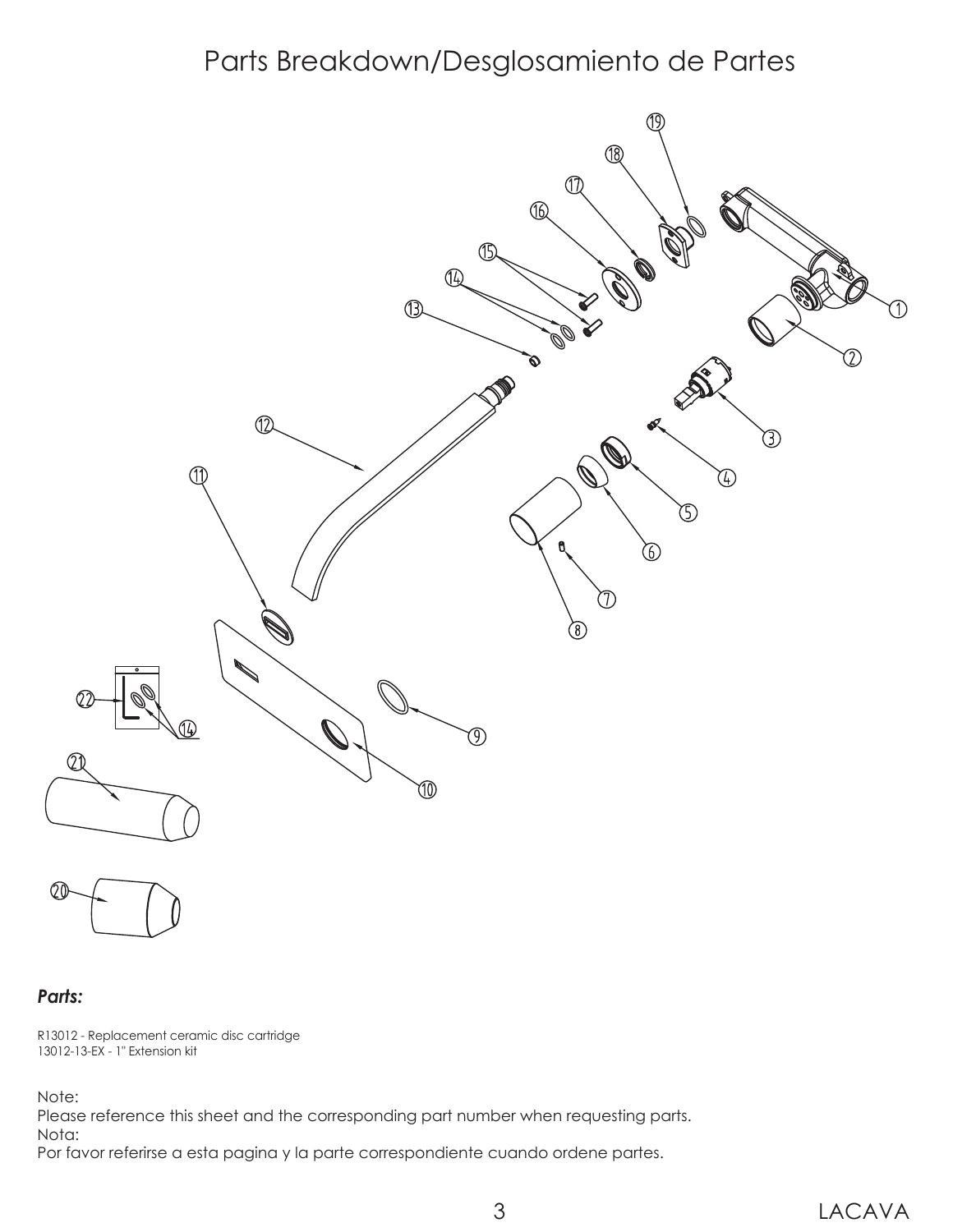## Installation Instructions/Instrucciones de Instalación

1. Position the rough-in into the wall at the appropriate distance. Make sure the rough-in is leveled horizontally and vertically.

2. Secure rough-in using the mounting holes on the rough-in.

3. Finish the wall around the plaster guards (Each hole should be a circle with a max. diameter of 2 1/8").

4. Remove the plaster guards.

5. Insert the spout into the tap body, carefully screw in to level and then fasten with screws. Do not pinch the rubber o-rings.

6. Slide escutcheons over the spout and the control handle.

7. Position the handle onto the mixer base and secure the set screw.

![](_page_3_Picture_8.jpeg)

![](_page_3_Picture_9.jpeg)

How to Use

![](_page_3_Figure_11.jpeg)

![](_page_3_Figure_12.jpeg)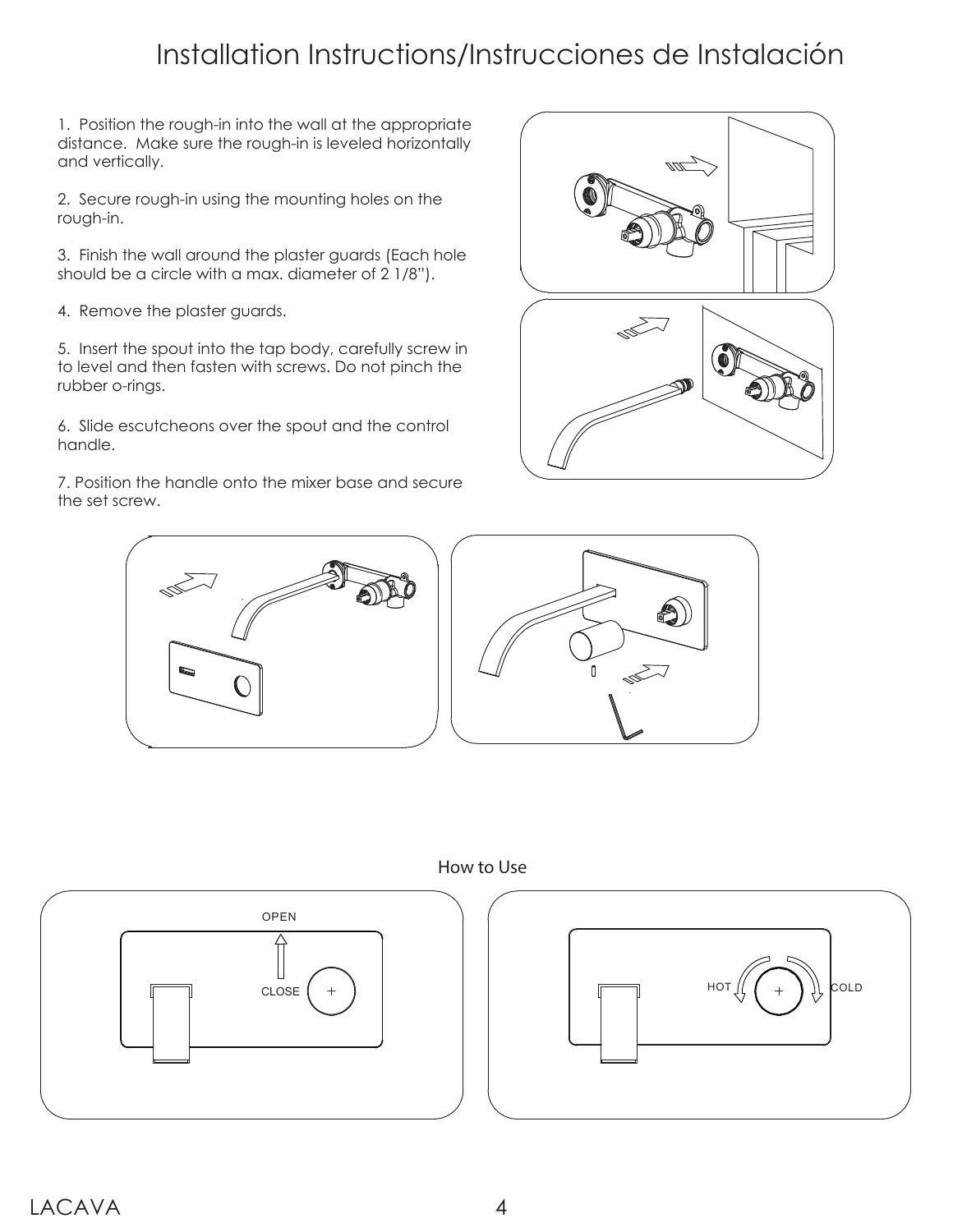## Cleaning and Care

For best results, please care for this product in accordance with the following instructions:

- Only use warm water and a mild detergent (i.e. dishwashing soap) for cleaning.
- If another cleaner is used, check the label to make sure that it is safe for use on the material being cleaned and always test in an inconspicuous area first.
- Make sure to wipe any excess cleaners off with a damp sponge or cloth and then rinse with water.
- Dry the surface with a soft cloth until dry after each use.
- Never use abrasive materials or cleaners that contain ammonia, bleach or acid, since they can cause damage to the finished surface.

*We would like to thank you for your purchase and are confident that you will be able to enjoy our products for many years to come!*

# Cuidado y Limpieza

Para mejores resultados, por favor cuide des este producto de acuerdo con las siguientes instrucciones:

- Sólo utilice agua tibia y un detergente suave (es decir, el jabón para lavar la vajilla) para la limpieza.
- Si se utiliza otro limpiador, revise la etiqueta para asegurarse de que es seguro para el uso del material para su limpieza y siempre prueba en un área discreta primero.
- Asegúrese de limpiar cualquier exceso de productor de limpieza con una esponja o un trapo húmedo y luego enjuague con agua.
- Seque la superficie con un paño suave hasta que se seque después de cada uso.
- Nunca use materiales abrasivos o productos de limpieza que contienen amoníaco, lejía o ácido, ya que pueden causar daños a la superficie acabada.

*¡Nos gustaría darle las gracias por su compra y estamos seguros que usted podrá disfrutar de nuestros productos por muchos años!*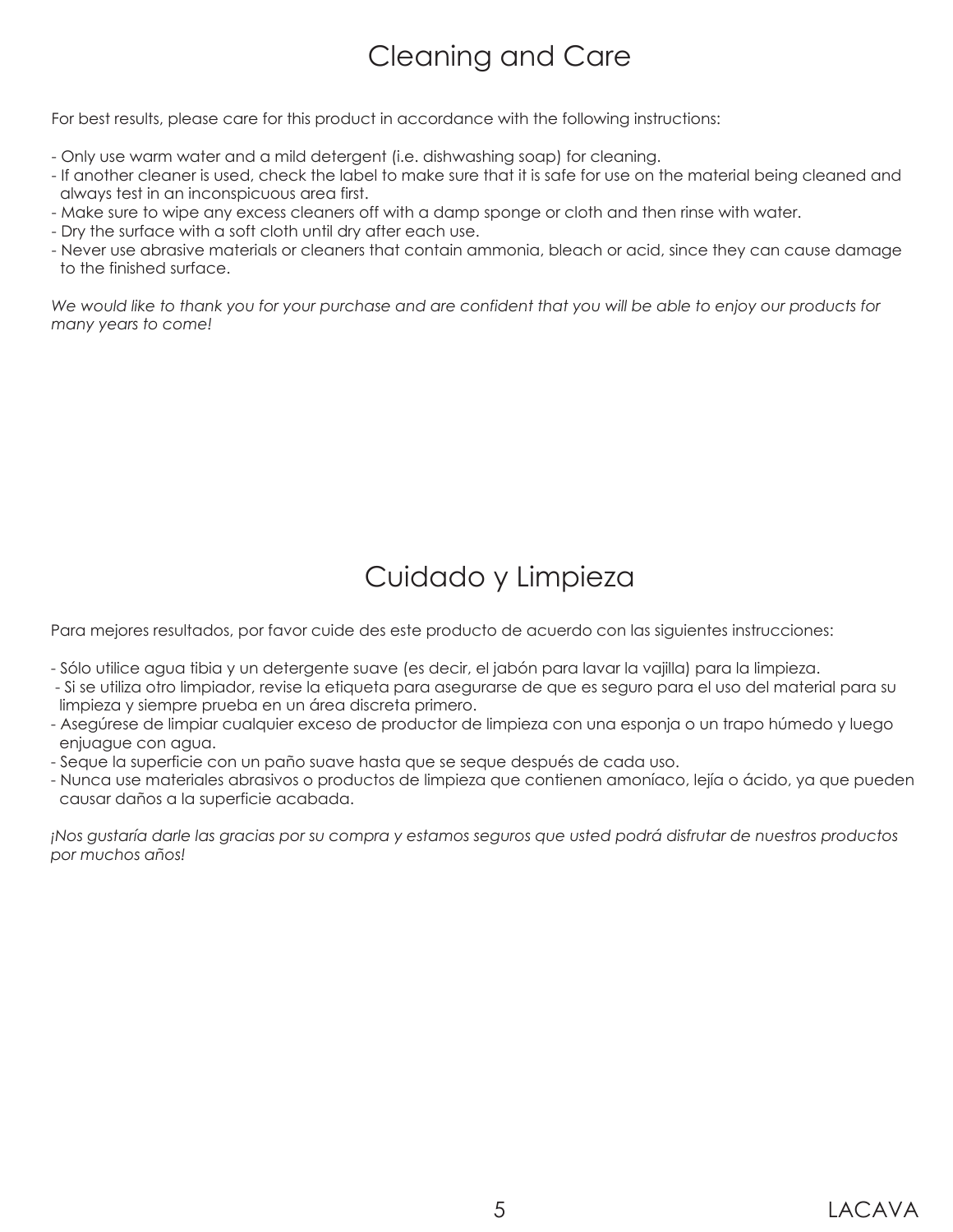### **Warranty**

LACAVA LLC provides a Limited Lifetime Warranty on its faucetry. This warrants any faucet, installed in a residential application, to be free of defects in material and workmanship for as long as the original consumer owns his or her home. Any product installed in a commercial application is covered under warranty for one year. LACAVA warrants all other products to be free from any defects in materials or workmanship, during normal residential or commercial use including all hinges, drawer slides, finishes, and general workmanship of the item for a period of one year. LACAVA warranties do not cover normal wear and tear, damages due to negligence, faulty installation, improper alterations and repairs, improper cleaning and care, or damages due to uses of the product other than its intended and normal use. If a defect is found under normal use, while under warranty, LACAVA will repair or replace the product (whichever cost is smaller to LACAVA) at its own expense (excluding shipping and installation charges). Under no circumstances is LACAVA responsible for installation/service fees or any dollar amount beyond the cost of the item. In addition, all LACAVA products are to be installed by experienced professionals properly licensed and bonded; otherwise, any LACAVA warranty and liability is to be considered waived. All warranties are non-transferable and proof of purchase is required for any warranty claim.

In accordance with the laws of limitation and exclusion state by state, and therefore provided the duly exceptions, LACAVA will not be held liable, in any event, for any special, indirect, incidental or consequential damages or losses (including but not limited to damages for loss of business, loss of profits, etc.) for breach of contract, tort (including negligence), product liability or otherwise, even if it has been advised of the possibility of such damages. LACAVA's liability on any claim (including negligence) will not in any case exceed the contract price paid by the original purchaser for the product claimed defective or unsuitable. It is the responsibility of the homeowner to ensure that all installed fixtures comply with all local plumbing codes.

### Garantía

LACAVA LLC proporciona una Garantía Limitada de por Vida en sus grifos. Esto garantiza que cualquier grifo, instalado en una aplicación residencial, no presentara defectos en el material o de fabricación, mientras que el consumidor original posea su casa. Cualquier producto instalado en una aplicación comercial está cubierto bajo garantía por un año. LACAVA garantiza que todos los otros productos no presentaran defectos en el material o de fabricación, durante el uso normal, residencial o comercial incluyendo las bisagras, rieles, acabados, y confección en general del artículo, por un período de un año. Las garantías de LACAVA no cubren el desgaste normal, los daños debido a negligencia, instalación errónea, modificaciones y reparaciones impropias, limpieza y cuidado impropio, o daños debido a la utilización de los productos distintos de su uso previsto y normal. Si un defecto es encontrado bajo el uso normal, mientras bajo garantía, LACAVA reparará o reemplazará el producto (el costo menor a LACAVA) a su cargo (excluyendo cargos de envío e instalación). Bajo ninguna circunstancia LACAVA será responsable por servicios de instalación, compensaciones por servicios o cualquier cantidad que exceda el costo del artículo. Además, todos los productos de LACAVA deben de ser instalados por profesionales experimentados con licencia y seguro; de otro modo, cualquier garantía de LACAVA y obligación será cancelada. Todas las garantías son intransferibles y el comprobante de compra es requerido para cualquier reclamo de garantía.

En conformidad con las leyes de la limitación y exclusión de estado a estado, y con las excepciones aquí debidamente presentadas, LACAVA no será responsable, en cualquier caso, por ningún daño especial, indirecto, incidental o consecuencial o pérdidas (incluyendo pero no limitadas a daños por pérdida de negocio, pérdida de beneficios, etc) por incumplimiento de contrato, agravio (incluyendo negligencia), responsabilidad por Productos defectuosos o de otro modo, incluso si se ha advertido de la posibilidad de tales daños. La Responsabilidad de LACAVA en caso de reclamaciones (incluyendo negligencia) no superarán en ningún caso el precio del contrato pagado por el comprador original del producto reclamado defectuoso o no apto. Es la responsabilidad del propietario garantizar que todos los accesorios instalados cumplan con todos los códigos de plomería locales.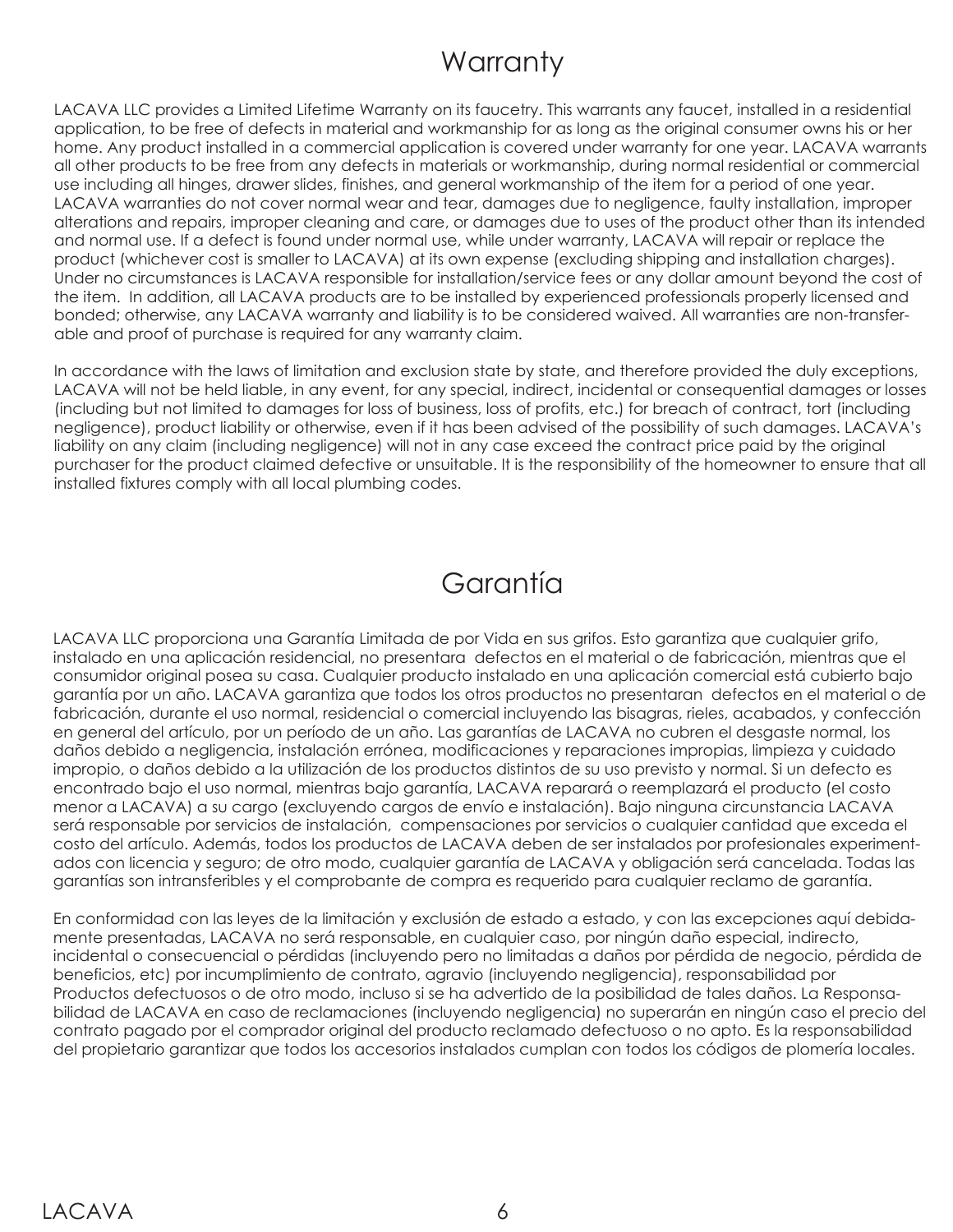### Terms and Conditions

#### UNIQUENESS:

Many LACAVA products are made of natural stone, woods, or metals. Because of the natural variations, and/or handmade nature of the products, slight differences are expected and are not deemed manufacturing defects.

#### SHIPPING POLICIES:

Once the merchandise is released to and accepted by the carrier, LACAVA's responsibility ends. LACAVA LLC is not responsible for damages occurring in transit. After the merchandise is delivered and the shipping document is signed, it becomes the property of the purchaser. We constantly improve the packaging as new technologies become available, but damages in transit may still occur. Therefore, we recommend that all packages be inspected by the purchaser in the carrier's presence upon delivery. In case of damages, either visible or concealed, the purchaser is responsible for filing any damage claim against the carrier. In this regretful circumstance, we suggest utter diligence to have the carrier's agent explain the steps to submit a valid claim against the carrier, as each carrier has different claim policies. Please document everything in writing, preferably on the shipping documents and have also the carrier's agent sign along. If you wish that Lacava assists you in the claim process, please fax or email us copies of the shipping and claim documents at your earliest convenience. In the case of missing items, which could occur due to our mistake or a theft during transit, please follow same procedures as for shipping damages above, with the only difference that the claim concerns something completely missing, rather than damaged. Please take note of any visible tampering with the packaging in the presence of the carrier's agent before accepting the delivery with your signature. In case of missing items, you must also inform LACAVA and send us all related documents within 24 hours from the delivery date. We will open an internal investigation and check the inventory count to determine whether it was our error. If we verify it was our mistake, we will promptly ship the missing item(s) to the purchaser by standard ground at our cost.

#### RETURN POLICIES:

If the product is not satisfactory for any reason different from defects, it can be returned to LACAVA LLC up to 30 days from the shipping date after obtaining a Return Goods Authorization (RGA) valid for 60 days. If the product is not returned to LACAVA within that timeframe, the RGA will be voided and no further RGAs will be issued for the product. The merchandise must be in salable condition, in its original packaging, and packed safely with the RGA number clearly marked on the outside packaging. To obtain an RGA number, please fax or email the request with a description of the reason for return. The merchandise must be in its original packaging and packed safely in accordance with the carrier's packing requirements, with the RGA number clearly marked on the outside packaging. LACAVA reserves the right not to issue any credit, if an approved RGA number has not been obtained. A restocking fee of 25 percent and applicable shipping charges to the customer and back will be deducted from the credit amount. Credit (excluding shipping and handling charges) will be given only for returns of intact products up to 30 days from the shipping date. After 30 days from the shipping date, no returns will be accepted. All returned merchandise is at the purchaser's risk and cost. Special order and custom made items are not returnable. Products must be inspected prior to installation and installation of the product means its acceptance. Product, once installed, cannot be returned. Damages occurring in installation are not considered defects and are not subject to return or refund. LACAVA will replace any defective item for free only after the non-conforming product is safely returned to LACAVA's warehouse safely in accordance with the carrier's packing requirements, and in its original packaging, within 30 days from the shipping date. If the product is not found to be defective and is damaged in any way, there may be a charge for any replacement. In any case, LACAVA does not cover installation costs.